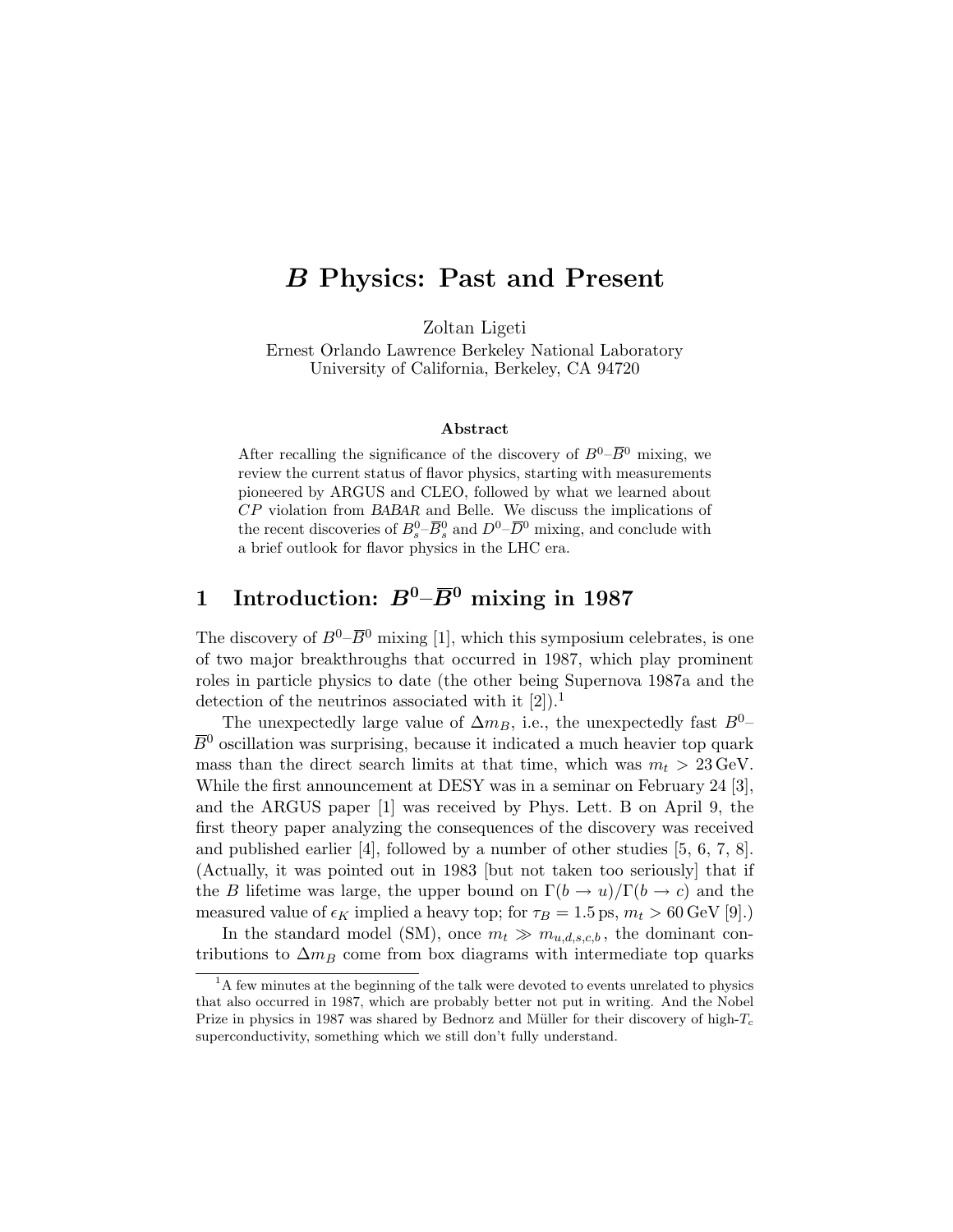

Figure 1: Dominant contributions to  $B^0$ – $\overline{B}{}^0$  mixing in the standard model.

shown in Fig. 1. Therefore,  $\Delta m_B$  is determined by short-distance physics,

$$
\Delta m_B = |V_{tb}V_{td}^*|^2 \frac{G_F^2}{4\pi^2} \frac{m_W^2}{m_B} \times S\left(\frac{\overline{m}_t^2}{m_W^2}\right) \eta_B b_B(\mu) \times \langle B^0|Q(\mu)|\overline{B}^0\rangle, \tag{1}
$$

except for the matrix element of  $Q(\mu) = (\bar{b}_L \gamma_{\nu} d_L)(\bar{b}_L \gamma^{\nu} d_L)$  in the last term,

$$
\langle B^{0}|Q(\mu)|\overline{B}^{0}\rangle = \frac{2}{3}m_{B}^{2}f_{B}^{2}\frac{\overline{B}_{B}}{b_{B}(\mu)},
$$
\n(2)

which is a nonperturbative quantity. In Eq. (1)  $S(\overline{m}_t^2/m_W^2)$  is an Inami-Lim function [10], while  $\eta_B \simeq 0.55$  and  $b_B(\mu)$  contain the QCD corrections that occur in running the effective Hamiltonian down to a low scale and resum the potentially large logarithms of  $m_W/\mu$ . Hadronic uncertainties enter via  $f_B^2 \hat{B}_B$ , which has to be determined from lattice QCD.

Using the available model predictions of  $f_B$  (which tended to be smaller than its currently favored value) and the upper bound on  $|V_{td}|$  (which followed from  $|V_{cb}|$  and the bound on  $|V_{ub}/V_{cb}|$ , the ARGUS discovery implied  $m_t > 50 - 100 \,\text{GeV}$ . This was the first indication that the top quark may not be observable at SLC and LEP. It also implied that there would be no top flavored hadrons, and that  $B_s - \overline{B}_s^0$  mixing had to be maximal.

Of course, if there is beyond SM physics near the electroweak scale, it could modify the conclusions. Simply box diagrams with charged scalars in a two Higgs doublet model could have given rise to "A light top quark after all?" [11] (a scenario later excluded [12]). The lesson from this is that the interpretation of measurements of flavor-changing neutral-current (FCNC) processes in general — due to their sensitivity to physics at high scales depend on whether one assumes the SM to be valid.

### 2 Flavor physics

In the standard model, the only interaction of quarks that distinguish between the three generations is their Yukawa couplings to the Higgs condensate, which gives rise to quark masses and all flavor changing phenomena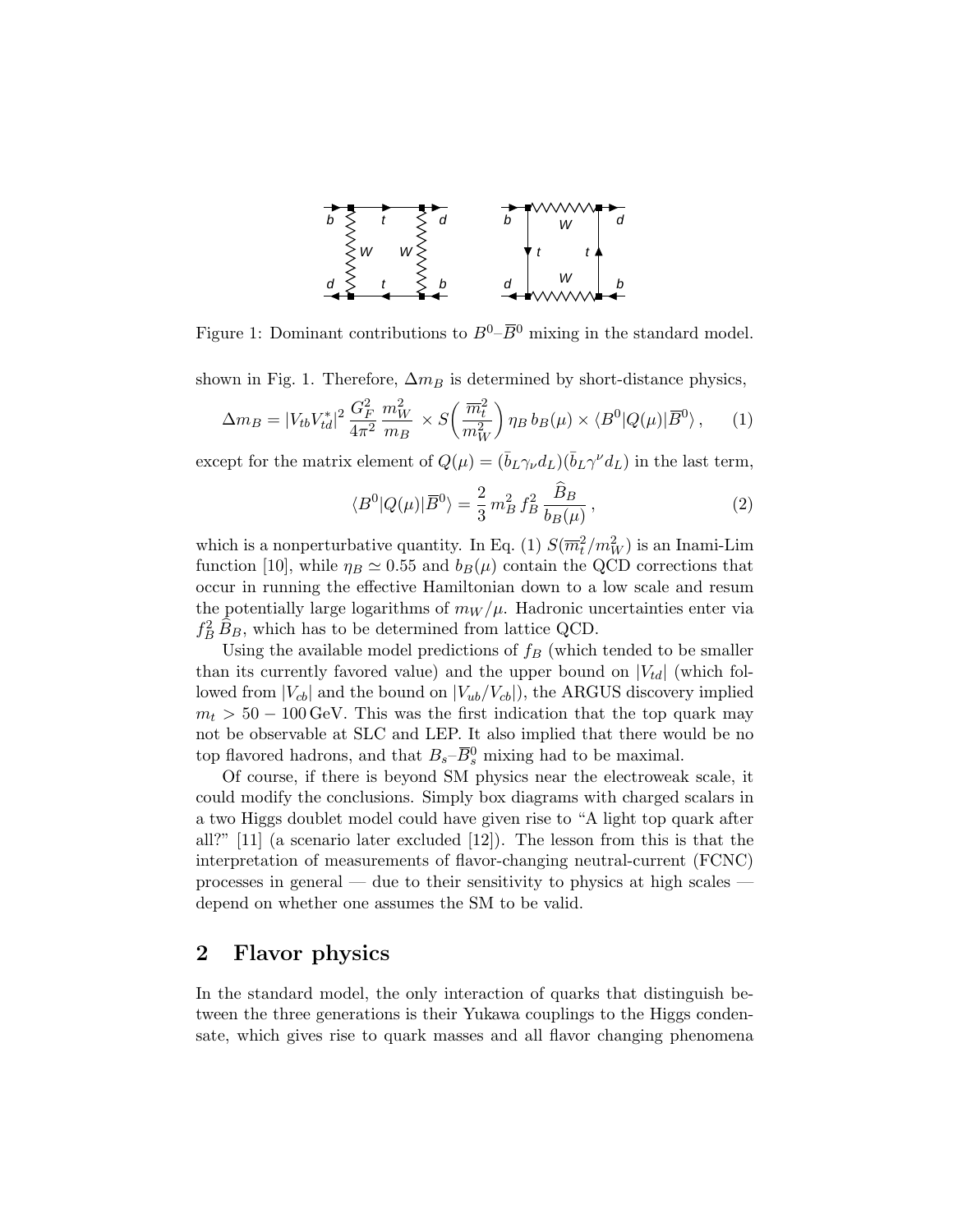described by the Cabibbo-Kobayashi-Maskawa (CKM) quark mixing matrix [13, 14]. We do not understand the hierarchy of the masses and mixing angles. Moreover, if there is new physics (NP) at the TeV scale, as suggested by the gauge hierarchy problem, it is puzzling why it has not shown up in flavor physics. For example, the four-quark operator,  $(s\bar{d})^2/\Lambda_{\rm NP}^2$ , with  $\mathcal{O}(1)$ coefficient would give a contribution exceeding the measured value of the CP violating parameter  $\epsilon_K$  in the kaon sector [15], unless  $\Lambda_{\rm NP} \gtrsim 10^4$  TeV. In fact, most extensions of the SM aimed at solving the hierarchy problem contain new sources of CP and flavor violation. For example, generic SUSY models have 43 new  $\mathbb{CP}$  violating phases [16, 17], and many of them have to be tiny in order not to contradict the experimental data. Finally, the observed baryon asymmetry of the Universe requires  $CP$  violation beyond the SM, however, it need not be in flavor changing processes (may affect electric dipole moments only) and it need not occur in the quark sector (could be in the lepton sector or between new particles only). In any case, flavor physics is an important probe of new physics — if there is new physics at the TeV scale, it has to have a very special structure to avoid violating the bounds imposed by the existing flavor physics data.

#### 2.1 Testing the flavor sector

The flavor sector of the SM contains 10 physical quark flavor parameters, the 6 quark masses and the 4 parameters in the CKM matrix, 3 mixing angles and 1 CP violating phase. Therefore, the SM predicts intricate correlations between dozens of different decays of  $s, c, b$ , and  $t$  quarks, and in particular between CP violating observables. Possible deviations from the CKM paradigm may modify (i) correlations between different measurements (e.g., inconsistent constraints from  $B$  and  $K$  decays, or  $CP$  asymmetries not equal in  $B \to \psi K$  and  $\phi K$ ); (ii) predictions for FCNC transition (e.g.,  $\Delta m_{B_s}$  incompatible with SM, enhanced  $B_{(s)} \to \ell^+ \ell^-$ ; (iii) enhanced (or suppressed) *CP* violation, (e.g., in  $B \to K^*\gamma$  or  $B_s \to \psi \phi$ ).

The goal is not only to determine SM parameters as precisely as possible, but to test by many overconstraining measurements whether all observable flavor-changing interactions can be explained by the SM. It is convenient to use the Wolfenstein parameterization [18] of the CKM matrix,

$$
V_{\text{CKM}} = \begin{pmatrix} V_{ud} & V_{us} & V_{ub} \\ V_{cd} & V_{cs} & V_{cb} \\ V_{td} & V_{ts} & V_{tb} \end{pmatrix} = \begin{pmatrix} 1 - \frac{1}{2}\lambda^2 & \lambda & A\lambda^3(\bar{\rho} - i\bar{\eta}) \\ -\lambda & 1 - \frac{1}{2}\lambda^2 & A\lambda^2 \\ A\lambda^3(1 - \bar{\rho} - i\bar{\eta}) & -A\lambda^2 & 1 \end{pmatrix},
$$
\n(3)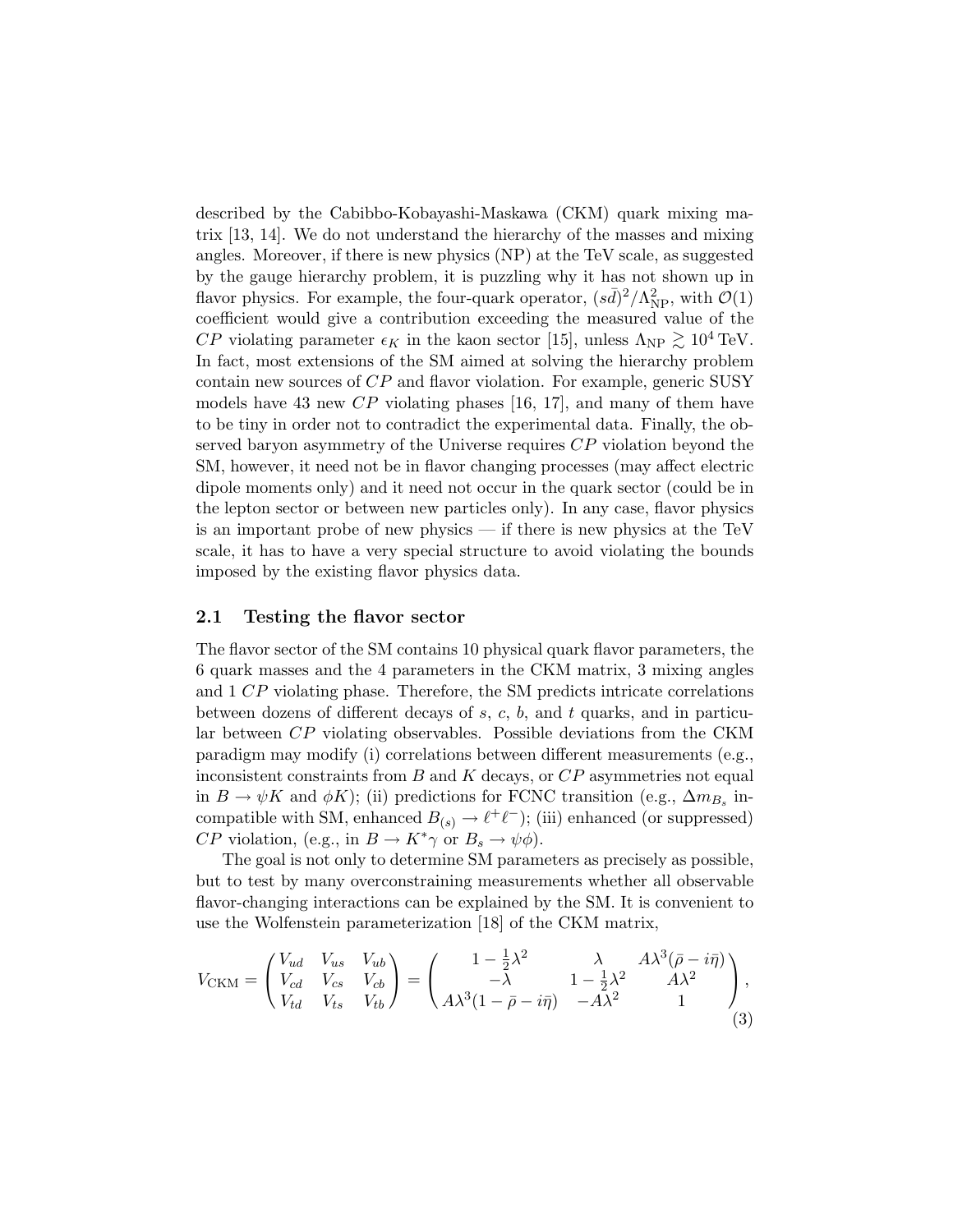

Figure 2: Sketch of the unitarity triangle.

which exhibits its hierarchical structure by expanding in  $\lambda \simeq 0.23$ , and is valid to order  $\lambda^4$ . The unitarity of the CKM matrix implies  $\sum_i V_{ij} V_{ik}^* = \delta_{jk}$ and  $\sum_j V_{ij} V_{kj}^* = \delta_{ik}$ , and the six vanishing combinations can be represented by triangles in a complex plane. The ones obtained by taking scalar products of neighboring rows or columns are nearly degenerate, so one usually considers

$$
V_{ud} V_{ub}^* + V_{cd} V_{cb}^* + V_{td} V_{tb}^* = 0.
$$
\n<sup>(4)</sup>

A graphical representation is the unitarity triangle, obtained by rescaling the best-known side to unit length, see Fig. 2. The sides and angles can be determined in many "redundant" ways, by measuring CP violating and conserving observables. Considering the constraints on  $\bar{\rho}$  and  $\bar{\eta}$  is a convenient way to compare overconstraining measurements (however, some important ones cannot be represented on this plane in a useful way).

The CP violating parameter in the K system,  $\epsilon_K$ , which has been precisely known for a long time, is at a level compatible with the SM; i.e., it can be accommodated with an  $\mathcal{O}(1)$  value of the KM phase. The other observed  $CP$  violating quantity in kaon decay,  $\epsilon_K'$ , is notoriously hard to interpret, because the electromagnetic and gluonic penguin contributions tend to cancel  $[19]$ , significantly enhancing the hadronic uncertainties.<sup>2</sup> We cannot even rule out yet that NP is responsible for a large part of the measured value of  $\epsilon_K',$  so it does not provide a strong test of the KM mechanism. In the kaon sector, precise tests may come from measuring  $K \to \pi \nu \bar{\nu}$  in the future.

## 3 The ARGUS and CLEO era

I focus here on a few semileptonic  $B$  decay measurements, for which many experimental techniques and theoretical tools were developed in the late 80's

<sup>&</sup>lt;sup>2</sup>Amusingly, the Review of Particle Properties in 1986 [20], just before the ARGUS discovery, was the last edition in which  $\epsilon'/\epsilon$  was still within  $1\sigma$  of 0. The first results of NA31 at CERN and E731 at Fermilab also appeared in 1987.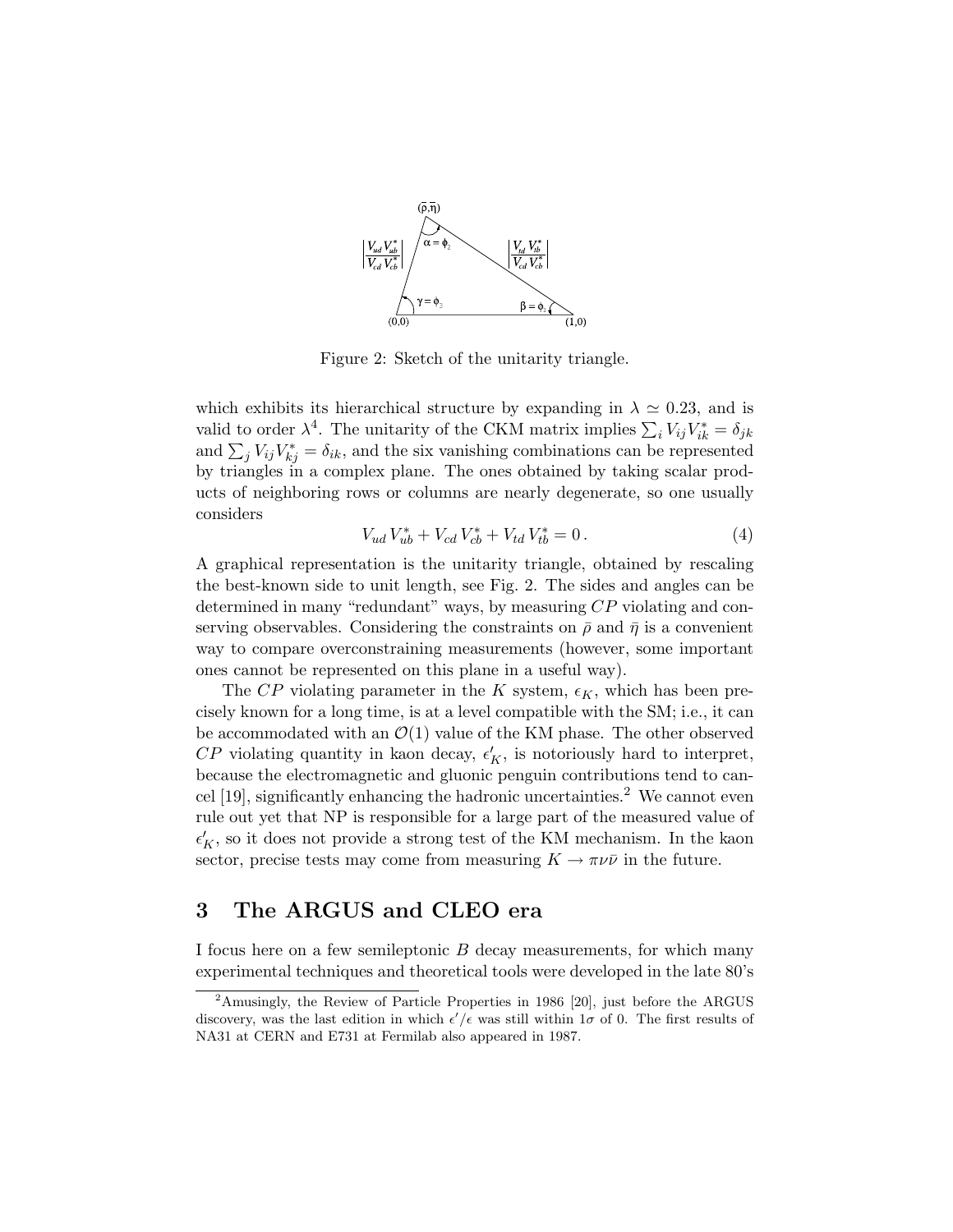

Figure 3: Semileptonic  $B \to X_c \ell \bar{\nu}$  spectrum (left) and constraints on ACM model parameters (right) [21].

and early 90's. The successors of these yield the best measurements of  $|V_{cb}|$ and  $|V_{ub}|$  to date. They determine one side of the unitarity triangle and are crucial for the search for new physics, since these are tree-level measurements to which the loop processes sensitive to new physics can be compared.

#### 3.1 Inclusive  $B \to X_c \ell \bar{\nu}$  and  $|V_{cb}|$

The inclusive semileptonic  $B \to X_c \ell \bar{\nu}$  rate is obviously proportional to  $|V_{cb}|^2$ , and the "only" question was how to extract  $|V_{cb}|$  without relying on models of the strong interaction. The state of the art around 1990 was to measure the charged lepton energy spectrum, and fit it to model predictions [21]; see the left plot in Fig. 3 (curiously, what is now known as the ISGW model was still called GISW [22] in the caption). It was already realized that the shape of the same spectrum can also be used to constrain the parameters of, say, the ACM [23] model, as shown in the right plot in Fig. 3.

Few years after these measurements, it was realized that the semileptonic decay spectra can be computed in a systematic, QCD based, operator product expansion (OPE) [24]. To make the perturbation series well behaved, instead of the pole mass an appropriate short distance mass scheme has to be used, e.g., the 1S mass [25]. By now the total rate, as well as moments of the lepton energy and the hadronic invariant mass spectra have been precisely measured and computed to order  $\Lambda_{\rm QCD}^3/m_b^3$  and  $\alpha_s^2\beta_0$  [26] (very recently the full  $\alpha_s^2$  calculation is done [27]). These theoretical predictions are fit to about a hundred measurements from BABAR, Belle, and CLEO,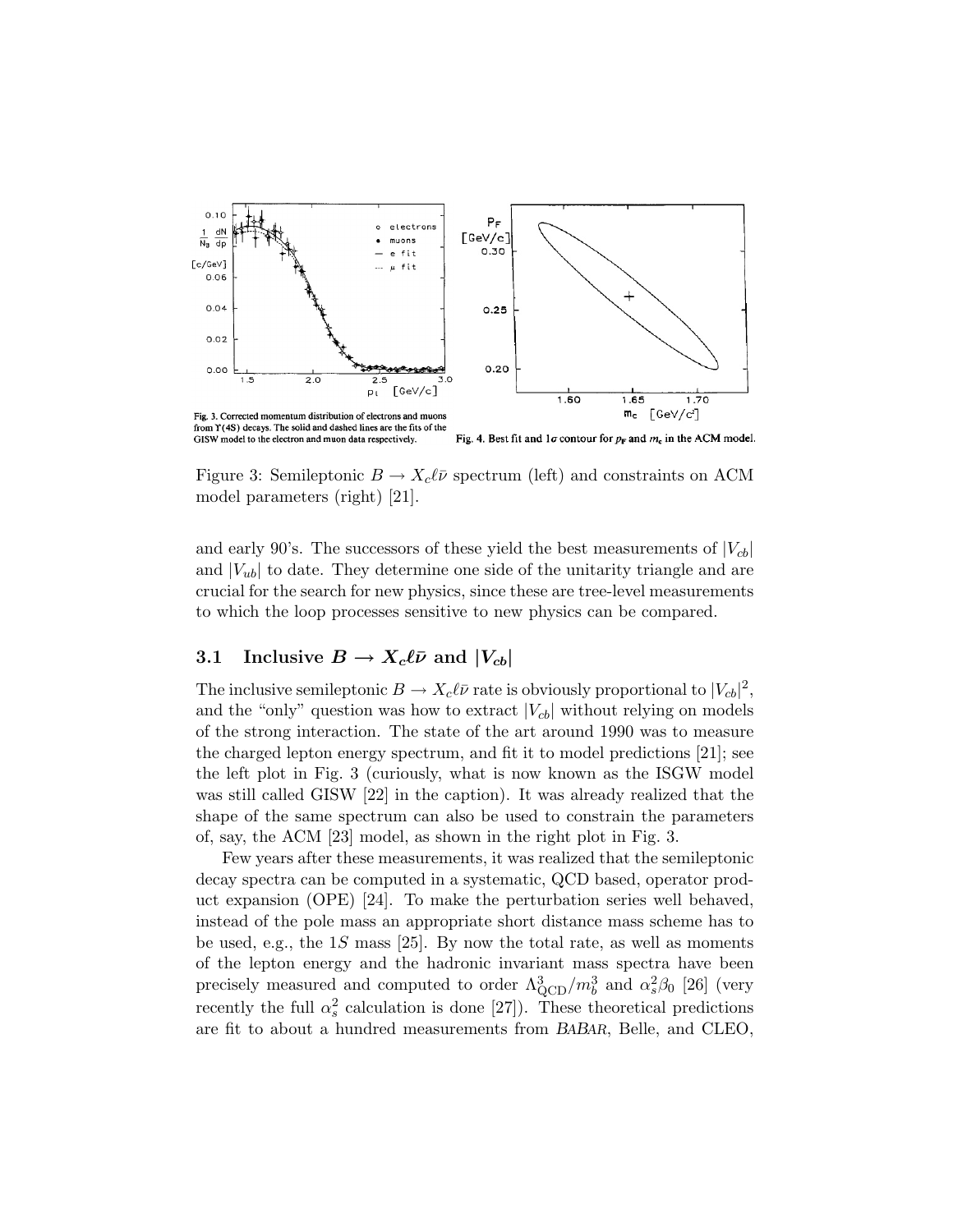

Figure 4: Semileptonic  $B \to D^*\ell\bar{\nu}$  spectrum (left) and parameters of the fits with various functional forms to the  $y = v \cdot v'$  distribution (right) [29].

and the fit determines simultaneously  $|V_{cb}|$  and the hadronic parameters. Its consistency provides a powerful test of the theory. These fits have been performed in several schemes and give  $|V_{cb}|$  and  $m_b$  with about 2% and 1% errors, respectively [26],

$$
|V_{cb}| = (41.5 \pm 0.7) \times 10^{-3}, \qquad m_b^{1S} = (4.68 \pm 0.04) \,\text{GeV}. \tag{5}
$$

The value of  $m_b$  is particularly important for the determination of  $|V_{ub}|$ discussed below (this value corresponds to  $\overline{m}_b(\overline{m}_b) = (4.18 \pm 0.04) \,\text{GeV}$ ).

## 3.2 Exclusive  $B \to D^*\ell\bar{\nu}$  and  $|V_{cb}|$

Exclusive  $B \to D^{(*)} \ell \bar{\nu}$  decays provide a determination of  $|V_{cb}|$  complementary to inclusive decays, as both the theoretical and experimental uncertainties are different. The discovery of heavy quark symmetry [28] in 1989 opened the way for the model independent determination of  $|V_{cb}|$ , and the  $B \to D^* \ell \bar{\nu}$  data was first analyzed by ARGUS [29] using the predictions of heavy quark symmetry.

In the  $m_b, m_c \gg \Lambda_{\rm QCD}$  limit, heavy quark symmetry relates all  $B \to$  $D^{(*)}$  form factors to a single Isgur-Wise function [28]. The relations hold at any value of the recoil parameter,  $y = v \cdot v' = (m_B^2 + m_{D^{(*)}}^2 - q^2)/(2 m_B \, m_{D^{(*)}})$ , where v and v' are the four-velocities of the B and  $D^{(*)}$ , respectively. Moreover, the value of this function is known at zero recoil,  $\xi(1) = 1$ , and the measured form factor satisfies  $F(y) = \xi(y) + \mathcal{O}(\alpha_s, \Lambda_{\text{QCD}}/m_{b,c})$ . The left plot in Fig. 4 shows  $|V_{cb}|\xi(y)$ , which is how  $|V_{cb}|$  is extracted from  $B \to D^*\ell\bar{\nu}$ to date. The calculation of  $F(1)$  is now dominated by lattice QCD [30].

As shown in the table in Fig. 4, already in the ARGUS analysis a dominant uncertainty was that from the functional form used to fit the data. This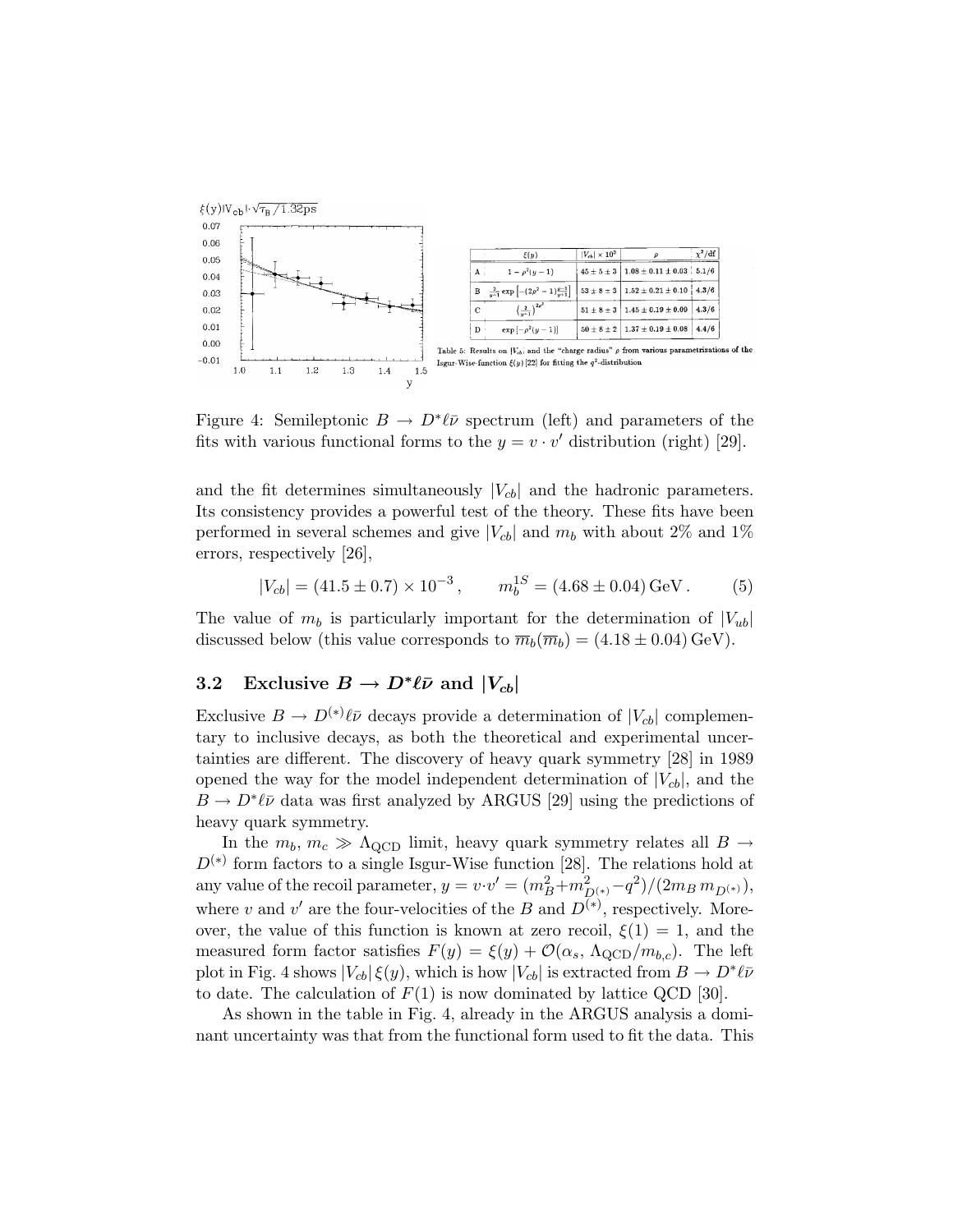



FIG. 1. Sum of the e and  $\mu$  momentum spectra for ON data (filled squares), scaled OFF data (open circles), the fit to the OFF data (dashed line), and the fit to the OFF data plus the  $b \rightarrow c/v$  yield (solid line). Note the different vertical scales in  $(a)$  and  $(b)$ .

Fig. 5. Combined lepton momentum spectrum for direct  $\Upsilon(4S)$ decays: the histogram is a  $b \rightarrow c$  contribution normalized in the region 2.0-2.3 GeV/c.

Figure 5: First observation of semileptonic  $B \to X_u \ell \bar{\nu}$  decay from CLEO [32] (left) and ARGUS [33] (right).

was largely reduced by the derivation of model independent constraints on the shape of the form factor [31], following from unitarity and analyticity.

## 3.3 Inclusive  $B \to X_u \ell \bar{\nu}$  and  $|V_{ub}|$

Before a nonzero value of  $|V_{ub}|$  was established, it was not known whether the  $3 \times 3$  CKM matrix contains  $CP$  violation, since its complex phase could be eliminated if any of the CKM elements vanished.

The  $b \to u$  semileptonic decay was first observed by CLEO [32] and ARGUS [33]. Since one had to study the endpoint region of the  $B \rightarrow$  $X_u\ell\bar{\nu}$  spectrum to eliminate the much larger  $B \to X_c\ell\bar{\nu}$  background (see Fig. 5), the hadronic model dependence was even greater than for  $|V_{cb}|$ , and was the dominant uncertainty. The CLEO paper concluded " $|V_{ub}/V_{cb}|$ ... is approximately 0.1; it is sensitive to the theoretical model" [32], while ARGUS was even more cautious, "If interpreted as a signal of  $b \to u$  coupling the observed event rate leads to ...  $|V_{ub}/V_{cb}|$  of about 10%" [33].

The theoretical uncertainties became better controlled when it was realized [34] that the nonperturbative effects that lead to a breakdown of the OPE in the endpoint region of  $B \to X_u \ell \bar{\nu}$  spectra can be related to the photon energy spectrum in  $B \to X_s \gamma$ , first measured by CLEO [35]. Thus, theoretical uncertainties are suppressed by  $\mathcal{O}(\Lambda_{\text{QCD}}/m_b)$ , but there are several unknown functions at that order, and it is hard to control them below the 10% level. Recently, with the full reconstruction method, the  $B$  facto-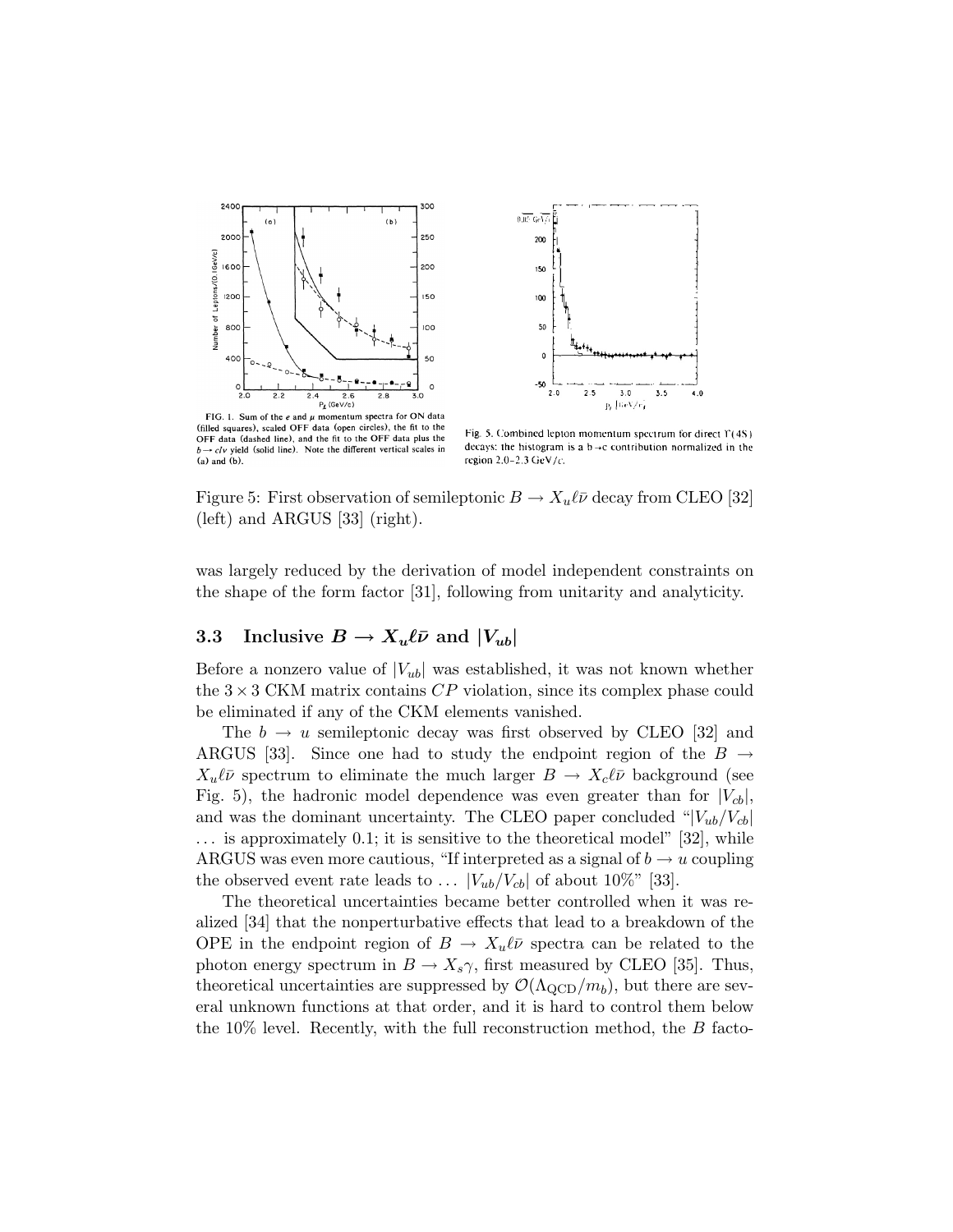ries could measure the neutrino momentum, which allowed access to wider kinematic regions and also to parts of phase space in which the  $B \to X_c \ell \bar{\nu}$ decay is forbidden, but an OPE is still possible [36].

### 4 The BABAR and Belle era

An illustration that the B factories started a new era in the study of  $CP$  violation is the fact that for 35 years, from 1964 until 1999, there was only one  $\mathbb{CP}$  violating quantity,  $\epsilon_K$ , which was robustly measured. At the time of this Symposium, 19 CP violating quantities with different sensitivities to short distance physics are measured with at least  $3\sigma$  significance (i.e., not counting  $S_{\psi K_L}$  separately from  $S_{\psi K_S}$ , but considering  $S_{\eta' K_S}$  as independent) [37]. Thus, the important measurements are those which are experimentally most precise and theoretically least uncertain, thereby providing the best sensitivity to constrain possible deviations from the SM. (The experimental techniques and more complete lists of references to the measurements can be found in J. Olsen's contribution.)

### 4.1 Mixing and CP violation (again)

The two neutral B meson states form a quantum mechanical two-level system, whose time evolution is described by

$$
i\frac{\mathrm{d}}{\mathrm{d}t}\left(\frac{|B^{0}(t)\rangle}{|B^{0}(t)\rangle}\right) = \left(M - \frac{i}{2}\,\Gamma\right)\left(\frac{|B^{0}(t)\rangle}{|B^{0}(t)\rangle}\right),\tag{6}
$$

where M and  $\Gamma$  are  $2 \times 2$  Hermitian matrices. The physical mass eigenstates (labelled heavy and light) are linear superpositions of the flavor eigenstates,

$$
|B_{H,L}\rangle = p|B^0\rangle \mp q|\overline{B}^0\rangle. \tag{7}
$$

The box diagrams in Fig. 1 (with t, c, u quarks) give rise to  $M_{12}$  and  $\Gamma_{12}$ . These in turn determine  $q/p$  (see, e.g., [38]), which plays an important role in CP violation,

$$
q/p = e^{-2i\beta + (\xi_B + \xi_d - \xi_b)} + \mathcal{O}(10^{-3}),
$$
\n(8)

where  $\beta$  is an angle of the unitarity triangle shown in Fig. 2, and  $\xi_{B,d,b}$  are (unphysical) phase conventions for the meson and quark fields. In the SM,  $|q/p|$  is very near unity, which means that CP violation in  $B^0-\overline{B}{}^0$  mixing is expected to be a small,  $\mathcal{O}(10^{-3})$ . (Recall that  $CP$  is violated in mixing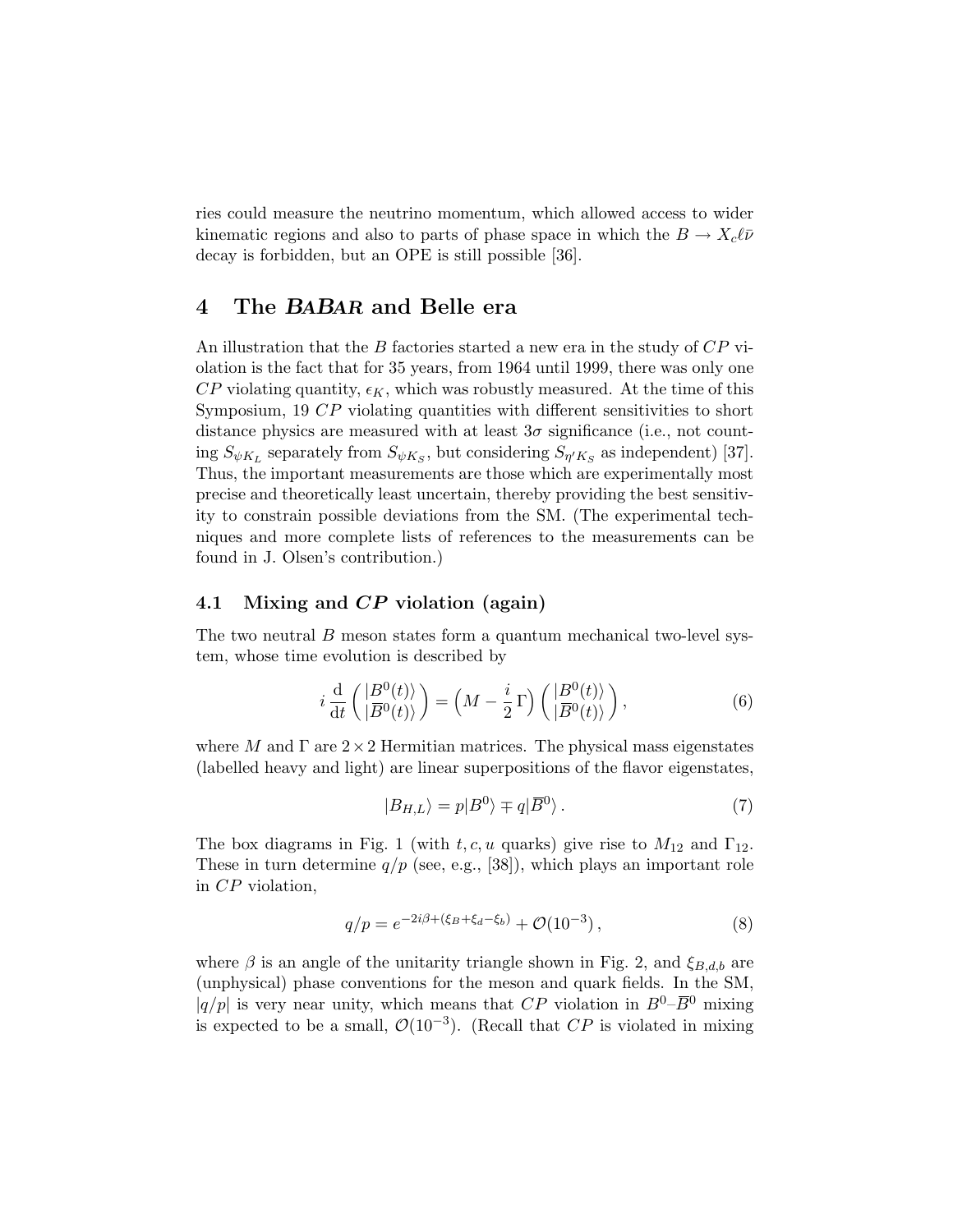if and only if  $\langle B_H | B_L \rangle = |p|^2 - |q|^2 \neq 0$ , indicating that CP violation is an intrinsically quantum mechanical phenomenon.)

In some cases it is possible to obtain theoretically clean information on phases in the Lagrangian of the underlying theory from large CP violating phenomena. The simplest examples are CP violation in the interference of decay with and without mixing [39, 40], in particular, when the final state is a CP eigenstate. The interference between  $\overline{B}^0 \to f_{CP}$  and  $\overline{B}^0 \to B^0 \to f_{CP}$ is described by

$$
\lambda_{f_{CP}} = \frac{q}{p} \frac{\overline{A}_{f_{CP}}}{A_{f_{CP}}} = \eta_{f_{CP}} \frac{q}{p} \frac{\overline{A}_{\overline{f}_{CP}}}{A_{f_{CP}}},\tag{9}
$$

where  $A_f = \langle f|\mathcal{H}|B\rangle$ ,  $\overline{A}_f = \langle f|\mathcal{H}|\overline{B}\rangle$ , and  $\eta_{fCP} = \pm 1$  is the CP eigenvalue of  $f_{CP}$ . Experimentally one can study the time dependent  $CP$  asymmetry,

$$
a_{fCP} = \frac{\Gamma[\overline{B}^0(t) \to f] - \Gamma[B^0(t) \to f]}{\Gamma[\overline{B}^0(t) \to f] + \Gamma[B^0(t) \to f]} = S_f \sin(\Delta m_B t) - C_f \cos(\Delta m_B t),
$$
\n(10)

where t is the time difference between the flavor tag of the "other"  $B$  meson and the decay, and

$$
S_f = \frac{2\,\mathrm{Im}\,\lambda_f}{1 + |\lambda_f|^2} \,, \qquad C_f = \frac{1 - |\lambda_f|^2}{1 + |\lambda_f|^2} \,. \tag{11}
$$

If amplitudes with one weak phase dominate a decay, then  $a_{fCP}$  measures a phase in the Lagrangian theoretically cleanly. In this case  $C_f = 0$  (no direct  $CP$  violation), and  $S_{fCP} = \text{Im }\lambda_{fCP} = \sin(\arg \lambda_{fCP})$ , where  $\arg \lambda_{fCP}$  is the phase difference between the  $\overline{B}^0 \to f_{CP}$  and  $\overline{B}^0 \to B^0 \to f_{CP}$  amplitudes.

Equation (10) makes it clear that the unexpectedly large value of  $\Delta m_B$ discovered by ARGUS was very important to make the precision study of time dependent CP violation feasible.

#### 4.2 Some key measurements

The theoretically cleanest  $CP$  violation measurement in B decays is  $B \rightarrow$  $\psi K^0$  (where  $\psi = J/\psi, \psi'$ ). While there are tree and penguin contributions to the decay amplitude with different weak phases, the dominant part of the penguin amplitudes have the same weak phase as the tree. Therefore, contributions with the tree amplitude's weak phase dominate, to an accuracy better than ~1%. In the usual phase convention  $S_{\psi K_{S,L}} = \mp \sin[(B-\text{mixing} =$  $-2\beta$ ) + (decay = 0) + (K-mixing = 0)], so we expect  $S_{\psi K_{S,L}} = \pm \sin 2\beta$  and  $C_{\psi K_{SL}} = 0$  to a similar accuracy. The current world average is [37]

$$
\sin 2\beta = 0.681 \pm 0.025. \tag{12}
$$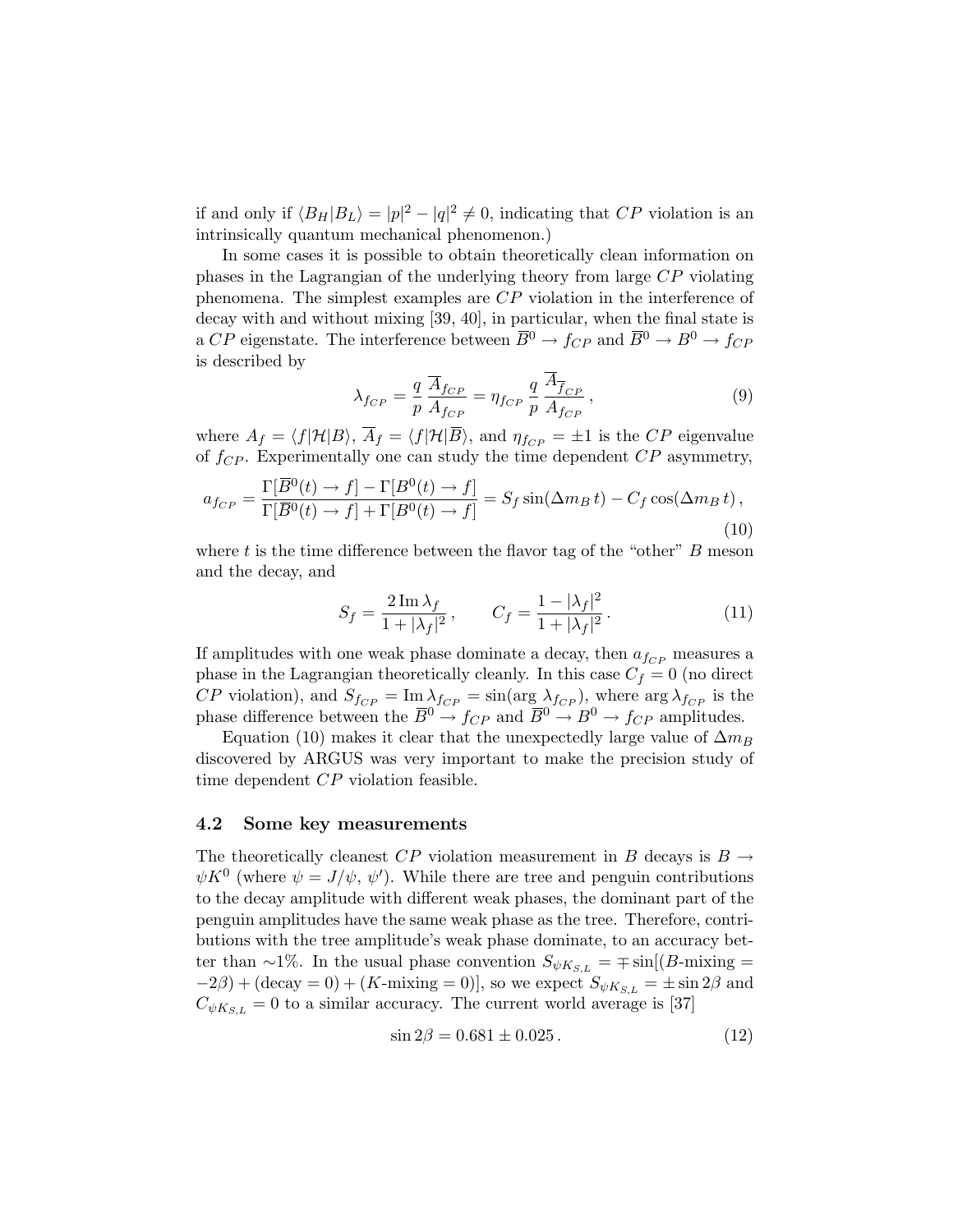

Figure 6: The CP asymmetries in  $b \rightarrow s$  penguin dominated modes [37].

One of the most stringent tests of the SM flavor sector come from  $CP$  asymmetry measurements in  $b \rightarrow s$  dominated transitions, such as  $B \to \phi K^0$ ,  $\eta' K^0$ ,  $K^+ K^- K_S$ , etc. These decays are dominated by one-loop (penguin) amplitudes in the SM, and therefore new physics could compete with the SM contributions [41]. Using CKM unitarity, one can write the contributions to such decays as a term proportional to  $V_{cb}V_{cs}^*$  and another proportional to  $V_{ub}V_{us}^*$ . Since the ratio of these CKM elements is ~0.02, we expect amplitudes with the  $V_{cb}V_{cs}^*$  weak phase to dominate, similar to  $B \to \psi K^0$ . Thus, in the SM, the measurements of  $-\eta_f S_f$  should agree with  $\sin 2\beta$  (and  $C_f$  should vanish) to an accuracy of order a few times 0.02. Figure 6 shows the current measurements, with the tiny circle representing the tree-dominated  $B \to \psi K^0$  mode. There is no significant evidence for deviations from the SM, e.g.,  $S_{\psi K} - S_{\phi K} = 0.29 \pm 0.17$ .

The measurements of  $\alpha$  and  $\gamma$  are less precise, although the results are better than they were foreseen a decade ago; the best modes to measure both are actually new since 2003. (I call a measurement of  $\gamma$  the determination of the phase difference between  $b \to u$  and  $b \to c$  transitions, and  $\alpha (\equiv \pi - \beta - \gamma)$ refers to measurements of  $\gamma$  in the presence of  $B^0$ – $\overline{B}{}^0$  mixing.)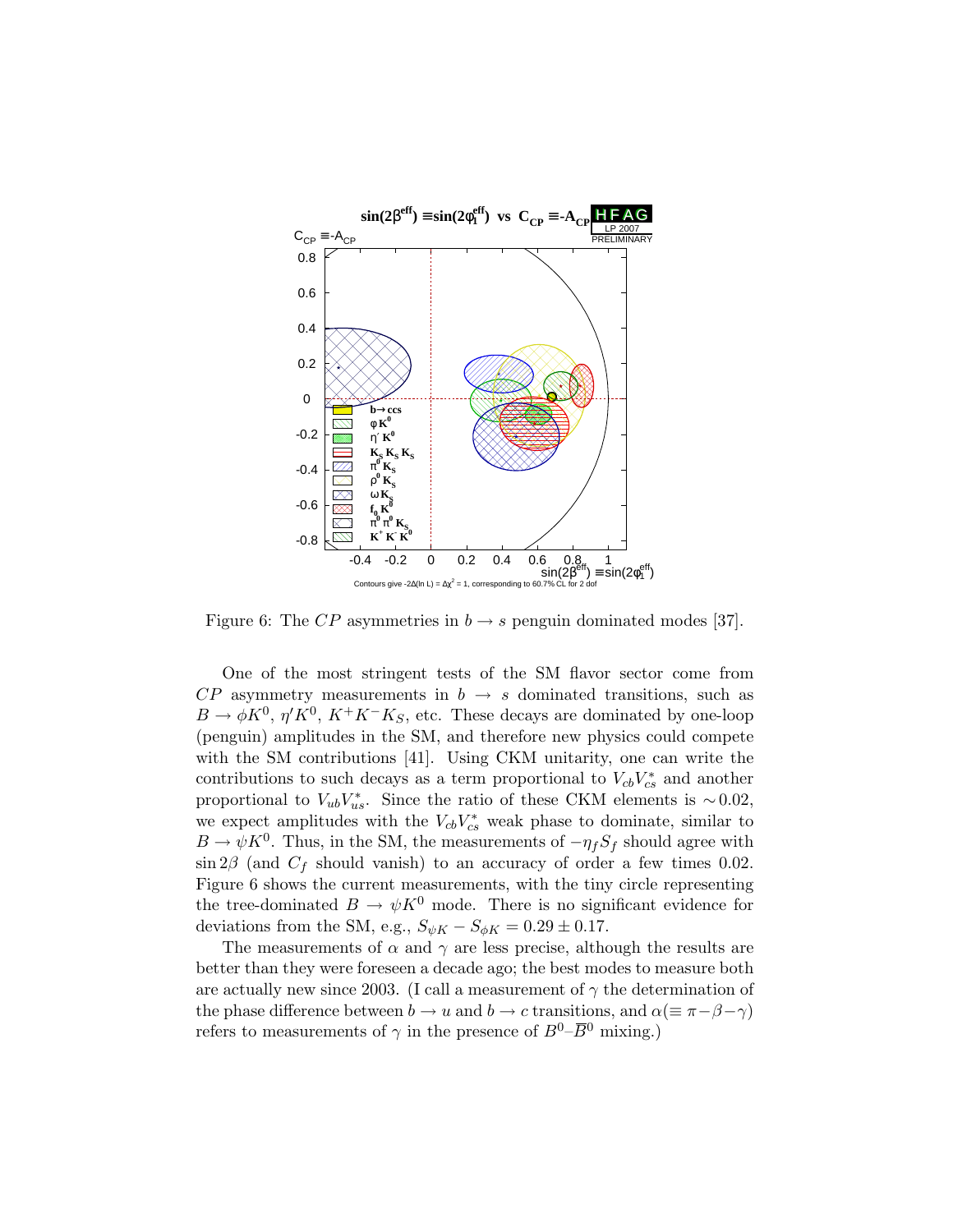

Figure 7: Measurements of the CKM angles  $\alpha$  and  $\gamma$  [44].

In contrast to  $B \to \psi K$ , which is dominated by amplitudes with one weak phase, it is known since the CLEO observation of  $B \to K\pi$  in 1997 [42] that in  $B \to \pi^+\pi^-$  the penguin (P) amplitude is not much smaller than the tree (T). Before this measurement, one expected  $S_{\pi^+\pi^-} = \sin[(B-\text{mixing} =$  $(-2\beta)+(\overline{A}/A=-2\gamma+\ldots)]=\sin 2\alpha+\ldots$  The ellipses denote  $\mathcal{O}(P/T)$  terms, which are experimentally measured to be sizable. Therefore, to determine  $\alpha$  model independently, an isospin analysis of all  $B \to \pi\pi$  decay channels is needed [43]. The world average, including the  $B \to \rho \rho$  and  $\rho \pi$  modes, is shown in the left plot in Fig. 7. The  $B \to \rho \rho$  mode dominates, because the data tell us that  $|P/T|$  is relatively small in this mode.

The special feature of the measurements of  $\gamma$  compared to  $\beta$  and  $\alpha$  is that  $\gamma$  is measured in entirely tree-level processes, in the interference of  $b \rightarrow c \bar{u} s$ (e.g.,  $B^- \to D^0 K^-$ ) and  $b \to u\bar{c}s$  (e.g.,  $B^- \to \bar{D}^0 K^-$ ) transitions, using common final states of  $D^0$  and  $\overline{D}{}^0$ . Since there are no two identical quarks in these decays, penguin diagrams cannot contribute, so new physics is very unlikely to effect these measurements. The world average, including several D decay modes is shown in the right plot in Fig. 7.

For all these angle measurements one would need much more data to approach the theoretical limitations, and the sensitivity to new physics would increase at least until when the experimental errors get ∼10 times smaller.

## 4.3 Constraints on new physics in  $B^0$ – $\overline{B}{}^0$  mixing

In a large class of models the dominant  $NP$  effect in  $B$  physics is to modify the  $B^0$ – $\overline{B}{}^0$  mixing amplitude [45]. Assuming that the 3 × 3 CKM matrix is unitary and tree-level decays are SM dominated imply that there are two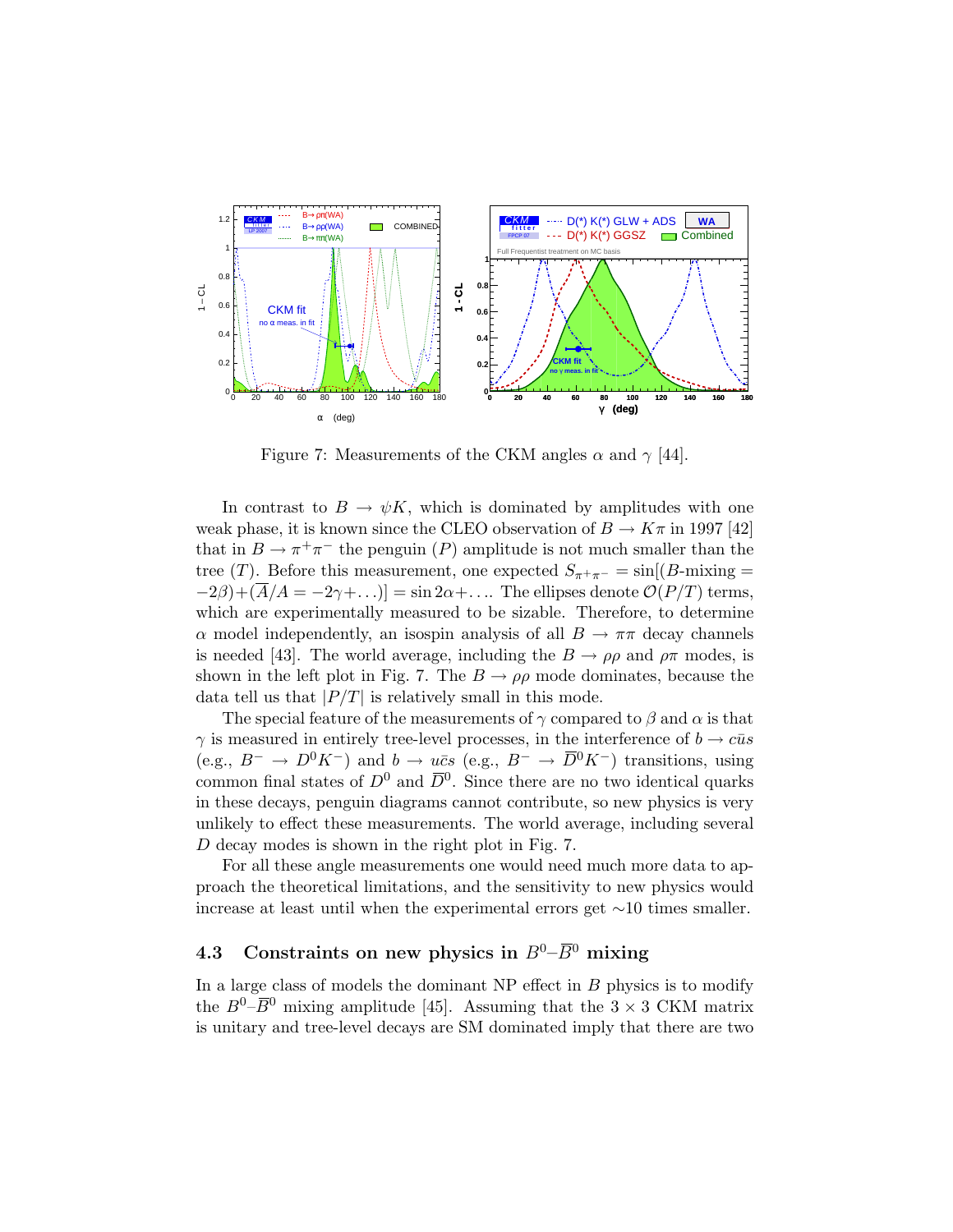

Figure 8: Allowed  $\bar{\rho} - \bar{\eta}$  region in the presence of new physics in  $B^0-\overline{B}{}^0$ mixing (left), and the allowed  $h_d - \sigma_d$  region (right) [44].

new parameters for each meson mixing amplitude,

$$
M_{12} = M_{12}^{(\text{SM})} r^2 e^{2i\theta} = M_{12}^{\text{SM}} (1 + h e^{2i\sigma}). \tag{13}
$$

The  $(h, \sigma)$  parameterization is more physical, since any new physics model gives an additive (and not a multiplicative) correction to  $M_{12}$ . To constrain new physics, it is crucial to have measurements of both new physics independent tree-level processes, such as  $|V_{ub}/V_{cb}|$  and  $\gamma$  (or  $\pi - \beta - \alpha$ ), and mixing dependent processes, which include  $\Delta m$ ,  $S_{f_i}$ ,  $A_{SL}$  [46].

It is a remarkable result of the B factories that the allowed  $\bar{\rho}-\bar{\eta}$  region in the presence of new physics in mixing has become similarly small as it is in the SM, as shown in the left plot in Fig. 8. The right plot shows the allowed  $h_d - \sigma_d$  region, indicating that new contributions to  $B^0 - \overline{B}{}^0$  mixing at the level of 20 − 30% of the SM without a fine tuned phase are still allowed.

# $4.4\quad B_s^0\!\!-\!\!\bar{B}_s^0 \stackrel{\bmod}{=}$  mixing

As mentioned in the introduction, the ARGUS discovery of  $B^0$ – $\overline{B}{}^0$  mixing immediately implied that  $B_s$  mixing is near maximal in the SM, due to the hierarchical structure of the CKM matrix. [Eq.  $(1)$  applies for  $B<sub>s</sub>$  mixing as well, replacing  $V_{td} \rightarrow V_{ts}$ ,  $m_{B_d} \rightarrow m_{B_s}$ ,  $f_{B_d} \rightarrow f_{B_s}$ , and  $B_{B_d} \rightarrow B_{B_s}$ . This made resolving the oscillations very challenging. The CDF measurement [47]

$$
\Delta m_{B_s} = (17.77 \pm 0.10 \pm 0.07) \,\text{ps}^{-1} \,,\tag{14}
$$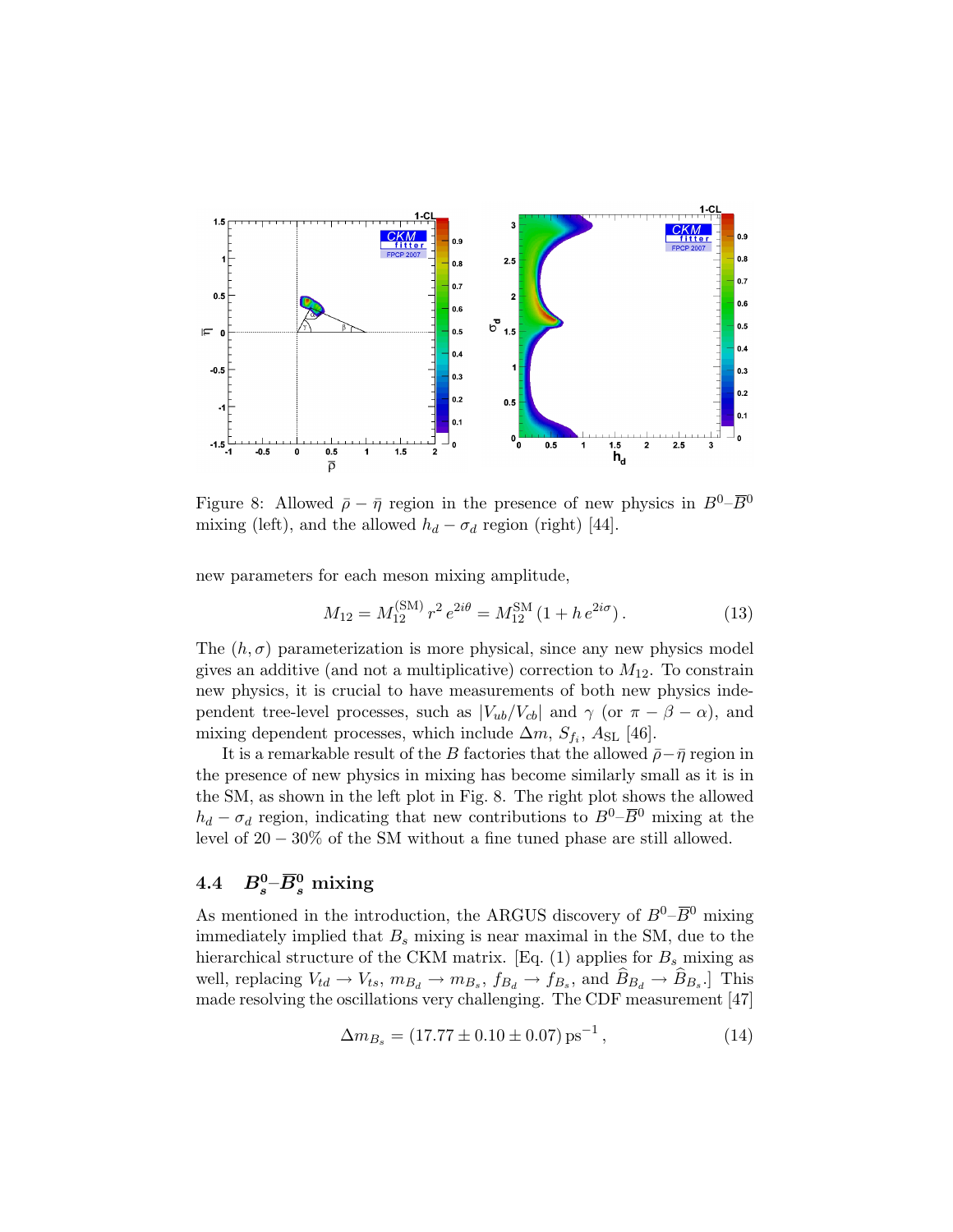

Figure 9: Constraints on the NP parameters  $(h_s, \sigma_s)$  in  $B_s$  mixing, after the measurement of  $\Delta m_{B_s}$  (left) and after a nominal year at LHCb (right) [48].

indicates that  $B_s^0$  and  $\overline{B}_s^0$  mesons oscillate about 25 times before they decay. Amusingly, once the oscillation could be resolved, the experimental uncertainty  $\sigma(\Delta m_{B_s}) = 0.7\%$  is already smaller than  $\sigma(\Delta m_{B_d}) = 0.8\%$ . In the  $B_s$  system the lifetime difference is  $1/\lambda^2$  enhanced compared to  $B_d$ , since decays to common final states of  $B_s^0$  and  $\overline{B}_s^0$  are Cabibbo allowed. Thus one expected  $\Delta \Gamma_{B_s} / \Gamma_{B_s} \sim 0.1$ , and the world average is  $0.104_{-0.084}^{+0.076}$  [37].

With the measurement of  $\Delta m_{B_s}$ , the CKM picture passed another stringent test. Many models with TeV-scale new particles could have given rise to significant deviations from the SM prediction, without altering the agreement with data in the  $B_d$  sector. However, as shown in Fig. 9, even after the measurement of  $\Delta m_{B_s}$  (and initial data on  $\Delta \Gamma_{B_s}$ ) new physics comparable to the SM contribution may still be present in  $B_s^0$ - $\overline{B}_s^0$  mixing. The next key measurement will come from the time dependent CP asymmetry in  $B_s \to \psi \phi$  (i.e., that in the CP-even partial waves, the analog of measuring  $\sin 2\beta$  in  $B \to \psi K$ ), for which the SM predicts  $\sin 2\beta_s = 0.0368^{+0.0017}_{-0.0018}$  [44]. As can be seen from the right plot in Fig. 9, the expected LHCb precision with even one year of nominal data,  $\sigma(\sin 2\beta_s) = 0.03$ , will make a huge improvement in the sensitivity to NP in  $B_s^0$ - $\overline{B}_s^0$  mixing. (While this writeup was in preparation, the first results from CDF and DØ appeared [49].)

### 4.5  $D^0$ - $\overline{D}{}^0$  mixing

There are other fascinating developments in flavor physics. Just this past year, the observation for  $D^0$ – $\overline{D}{}^0$  mixing is becoming conclusive, which is discussed in detail in K. Schubert's contribution. The  $D^0$  system is special in that it is the only neutral meson in which mixing is generated by box diagrams with down (rather than up) type quarks. Unfortunately, it is not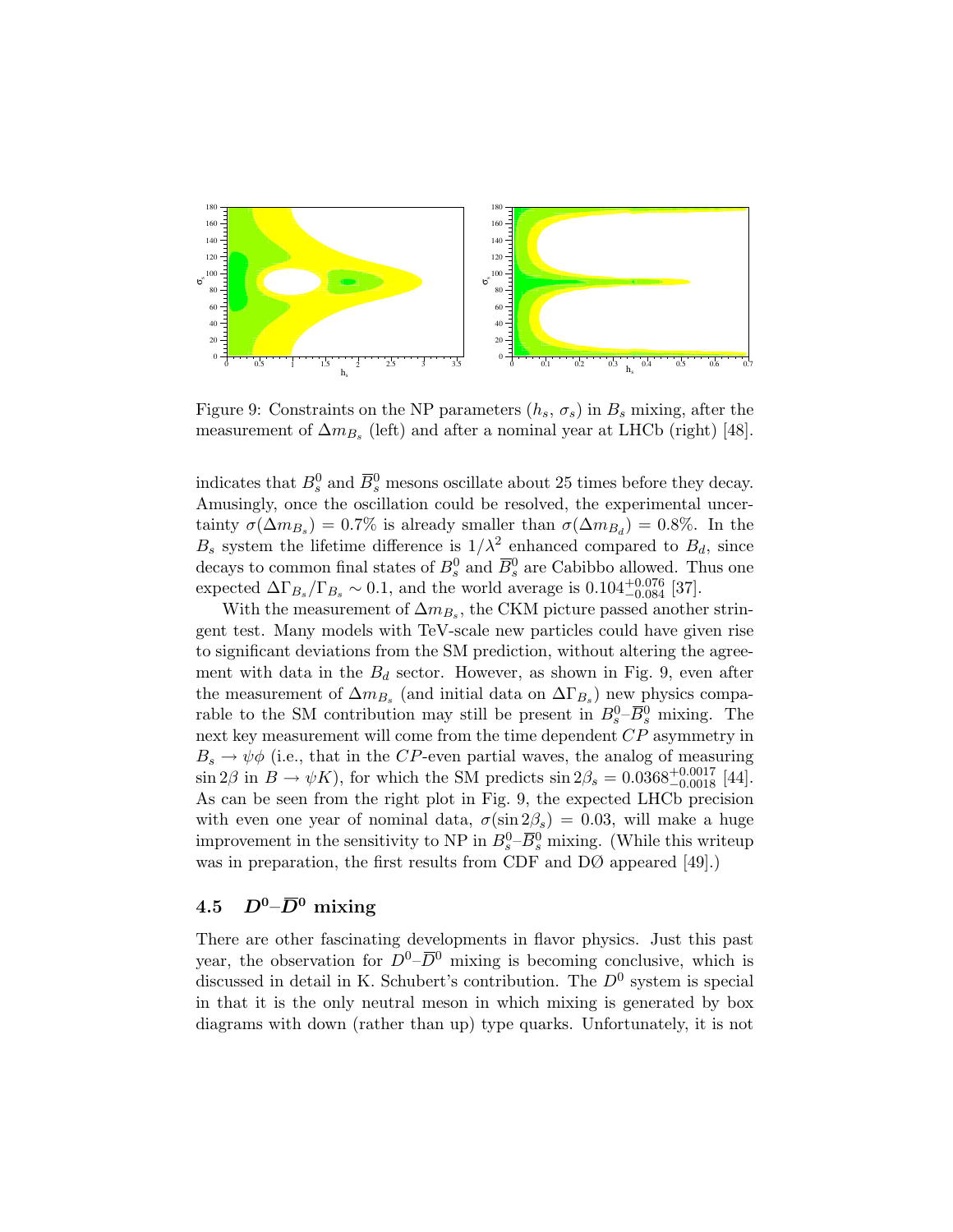possible to rule out that the SM could account for the observed central values of  $x_D = \Delta m_D/\Gamma_D$  and  $y_D = \Delta \Gamma_D/2\Gamma_D$  [50]. The evidence for  $(x_D, y_D) \neq (0, 0)$  is ~ 5σ, but their separate measurements are only at the ∼3 $\sigma$  level. However, the measurements viewed as an upper bound on  $\Delta m_D$  already provide strong constraints on new physics (similar to  $\epsilon'/\epsilon$ ). For example, the smallness of  $\Delta m_D$  implies that quark-squark alignment models [51] without other suppression mechanisms are no longer viable (if  $m_{\tilde{g},\tilde{g}} \lesssim 1 \,\text{TeV}$ ). Thus, it is important to improve the constraints on both  $x_D$ and  $y_D$ , and to look for  $CP$  violation, for which there is no hint yet, but it remains a potentially robust signal of new physics.

### 5 Final comments

With the  $B_s^0$  and  $D^0$  mixing measurements, we now know a lot more about the correspondence between the lifetimes, CP eigenstates, and mass eigenstates of the neutral mesons. Neglecting CP violation in mixing [38]

> $K^0$ : long-lived =  $CP$ -odd = heavy,  $D^0$ : long-lived =  $CP$ -odd  $(3.5\sigma)$  = light  $(2\sigma)$ ,  $B_s^0$ : long-lived =  $CP$ -odd  $(1.5\sigma)$  = heavy in the SM,  $B_d^0$ : yet unknown; same as  $B_s$  in SM for  $m_b \gg \Lambda_{\rm QCD}$ . (15)

In all four systems the long-lived state seems to be the CP-odd, and it is also the heavier state with the exception of  $D$  mesons. Curiously, before 2006 we only knew experimentally the first line in Eq. (15), and it is only the  $B_d^0$ system for which we still lack experimental evidence for the correspondence between the heavy-light, even-odd, long-short states. (It may be impossible to identify the  $CP$ -even and -odd  $B_d^0$  states, since it may not have any decay to a  $\mathbb{CP}$  eigenstate final state in which  $\mathbb{CP}$  violation is negligible.)

With the imminent start of the LHC, we are at the verge of an exciting era. We will soon probe directly the mechanism of electroweak symmetry breaking. At the same time, the lack of deviations from the SM in flavor physics experiments poses a problem for many TeV-scale new physics scenarios. One possibility to avoid fine tuning in the presence of TeV-scale new physics is to assume minimal flavor violation (MFV), which is the assertion that Yukawa couplings are the only source of flavor and  $CP$  violation, even in the presence of new physics. In the context of SUSY, for example, MFV implies to a good approximation that the first two generation superpartners are degenerate and that the decays of new heavy particles are flavor diago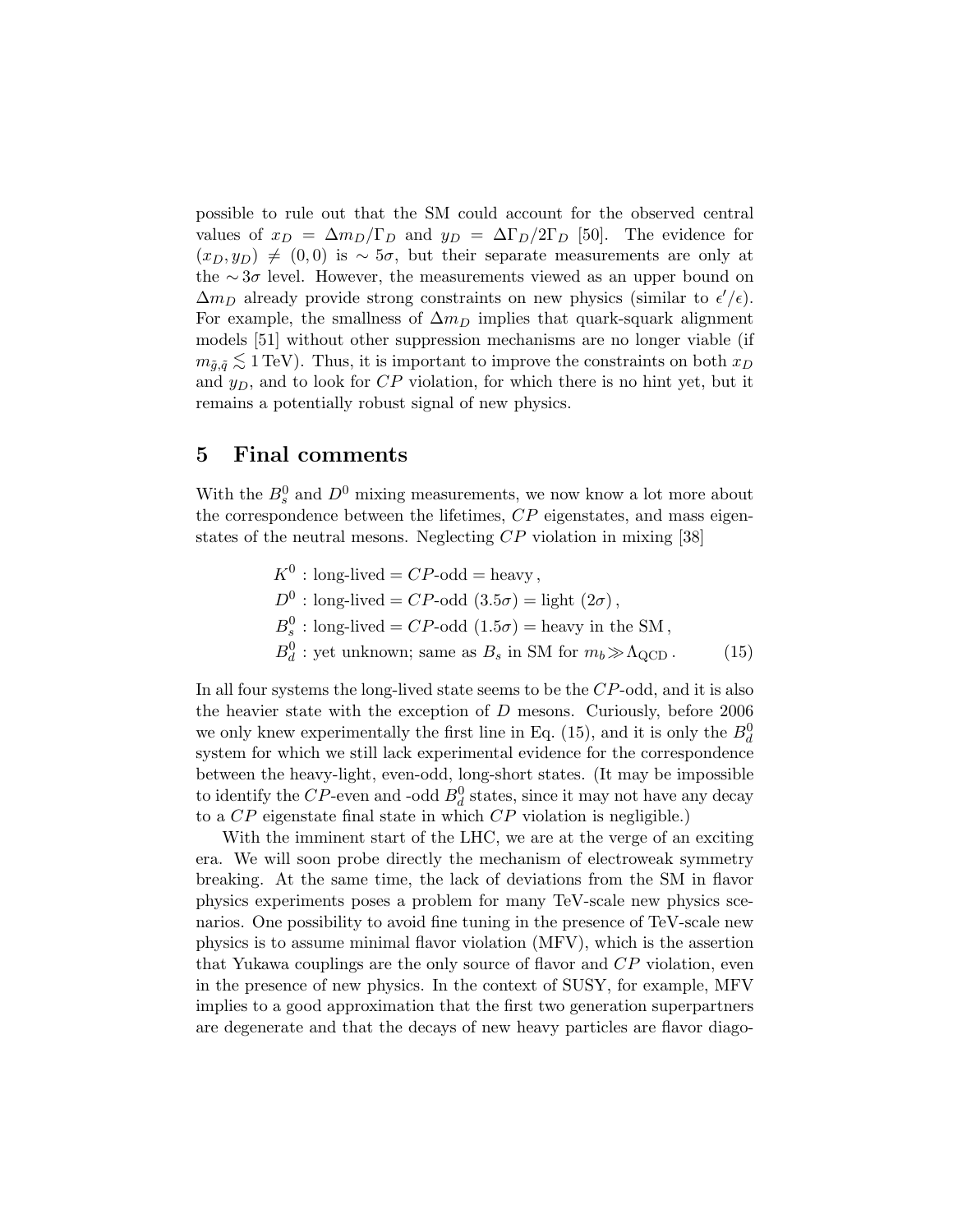nal. These can be probed at the LHC, so the spectra and decay channels of possible new particles will also teach us about flavor.

In conclusion, tremendous progress has been made in  $B$  physics over the last couple of decades. The SM flavor sector has been tested with increasing precision, and we now know that the CKM phase is the dominant source of  $CP$  violation in flavor changing processes. Deviations from the SM in  $B_{d,s}$ mixing, in  $b \to s$  and even  $b \to d$  decays are being constrained. The scales probed by these measurements are at the hundreds of TeV level, so if there is new physics at the TeV scale, it must incorporate some mechanism(s) to suppress FCNC processes. If beyond SM flavor physics is seen at the B factories or at LHCb, then we will certainly want to study it in as many different processes as possible. In the absence of new discoveries, flavor physics will still provide important constraints, similar to the LEP tests of the gauge sector of the SM. In either case, flavor physics will give powerful constraints on model building in the LHC era.

#### Acknowledgments

I thank the organizers for the invitation to a very special symposium, and Prof. K. Schubert for discussions on the physics and the history of meson mixing. This work was supported in part by the Director, Office of Science, Office of High Energy Physics of the U.S. Department of Energy under contract DE-AC02-05CH11231.

### References

- [1] H. Albrecht et al. [ARGUS Collaboration], Phys. Lett. B 192, 245 (1987).
- [2] K. Hirata et al. [KAMIOKANDE-II Collaboration], Phys. Rev. Lett. 58, 1490 (1987); R. M. Bionta et al., Phys. Rev. Lett. 58, 1494 (1987).
- [3] H. Schröder, DESY seminar.
- [4] J. R. Ellis, J. S. Hagelin and S. Rudaz, Phys. Lett. B 192, 201 (1987).
- [5] I. I. Y. Bigi and A. I. Sanda, Phys. Lett. B 194, 307 (1987).
- [6] V. D. Barger, T. Han, D. V. Nanopoulos and R. J. N. Phillips, Phys. Lett. B 194, 312 (1987).
- [7] G. Altarelli and P. J. Franzini, Z. Phys. C 37, 271 (1988).
- [8] H. Harari and Y. Nir, Phys. Lett. B 195, 586 (1987).
- [9] P. H. Ginsparg, S. L. Glashow and M. B. Wise, Phys. Rev. Lett. 50, 1415 (1983) [Erratum-ibid. 51, 1395 (1983)].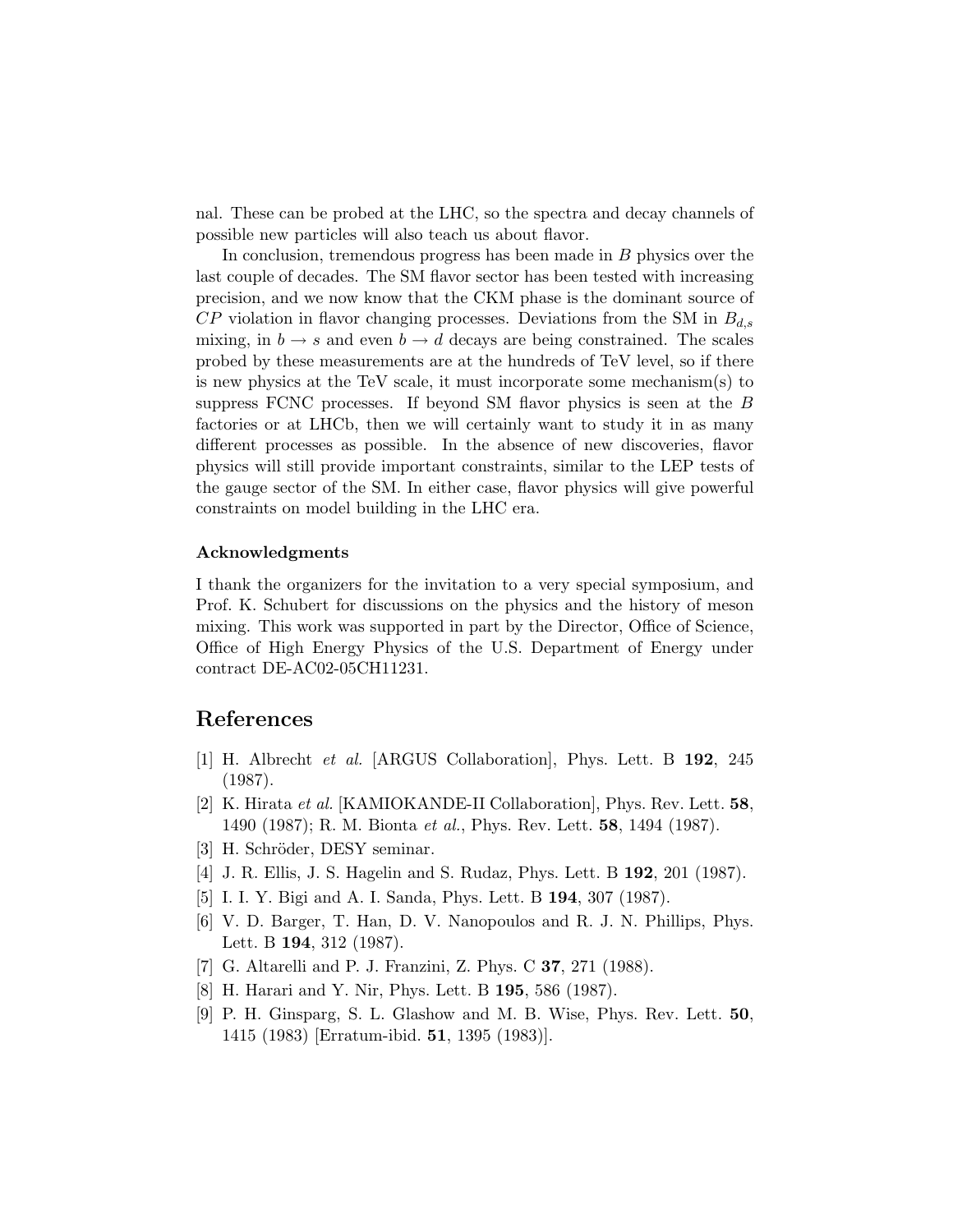- [10] T. Inami and C. S. Lim, Prog. Theor. Phys. 65, 297 (1981) [Erratumibid. 65, 1772 (1981)].
- [11] S. L. Glashow and E. E. Jenkins, Phys. Lett. B 196, 233 (1987).
- [12] Y. Nir, Phys. Lett. B **236**, 471 (1990).
- [13] N. Cabibbo, Phys. Rev. Lett. **10** (1963) 531.
- [14] M. Kobayashi and T. Maskawa, Prog. Theor. Phys. 49 (1973) 652.
- [15] J. H. Christenson, J. W. Cronin, V. L. Fitch and R. Turlay, Phys. Rev. Lett. 13 (1964) 138.
- [16] H. E. Haber, Nucl. Phys. Proc. Suppl. 62 (1998) 469 [hep-ph/9709450];
- [17] Y. Nir, hep-ph/0109090.
- [18] L. Wolfenstein, Phys. Rev. Lett. 51, 1945 (1983).
- [19] J. M. Flynn and L. Randall, Phys. Lett. B 224, 221 (1989).
- [20] M. Aguilar-Benitez et al. [Particle Data Group], Phys. Lett. B 170, 1 (1986).
- [21] H. Albrecht et al. [ARGUS Collaboration], Phys. Lett. B 249, 359 (1990).
- [22] B. Grinstein, M. B. Wise and N. Isgur, Phys. Rev. Lett. 56, 298 (1986); N. Isgur, D. Scora, B. Grinstein and M. B. Wise, Phys. Rev. D 39, 799 (1989).
- [23] G. Altarelli, N. Cabibbo, G. Corbo, L. Maiani and G. Martinelli, Nucl. Phys. B 208, 365 (1982).
- [24] J. Chay, H. Georgi and B. Grinstein, Phys. Lett. B247 (1990) 399; M.A. Shifman and M.B. Voloshin, Sov. J. Nucl. Phys. 41 (1985) 120; I.I. Bigi, N.G. Uraltsev and A.I. Vainshtein, Phys. Lett. B293 (1992) 430 [E. B297 (1992) 477]; I.I. Bigi, M.A. Shifman, N.G. Uraltsev and A.I. Vainshtein, Phys. Rev. Lett. 71 (1993) 496; A.V. Manohar and M.B. Wise, Phys. Rev. D49 (1994) 1310.
- [25] A. H. Hoang, Z. Ligeti and A. V. Manohar, Phys. Rev. Lett. 82 (1999) 277 [hep-ph/9809423]; Phys. Rev. D 59 (1999) 074017 [hep-ph/9811239]; A. H. Hoang and T. Teubner, Phys. Rev. D 60 (1999) 114027 [hepph/9904468].
- [26] C. W. Bauer, Z. Ligeti, M. Luke, A. V. Manohar and M. Trott, Phys. Rev. D 70, 094017 (2004) [hep-ph/0408002]; C. W. Bauer, Z. Ligeti, M. Luke and A. V. Manohar, Phys. Rev. D 67, 054012 (2003) [hepph/0210027]; and references therein.
- [27] K. Melnikov, arXiv:0803.0951; A. Pak and A. Czarnecki, arXiv:0803.0960.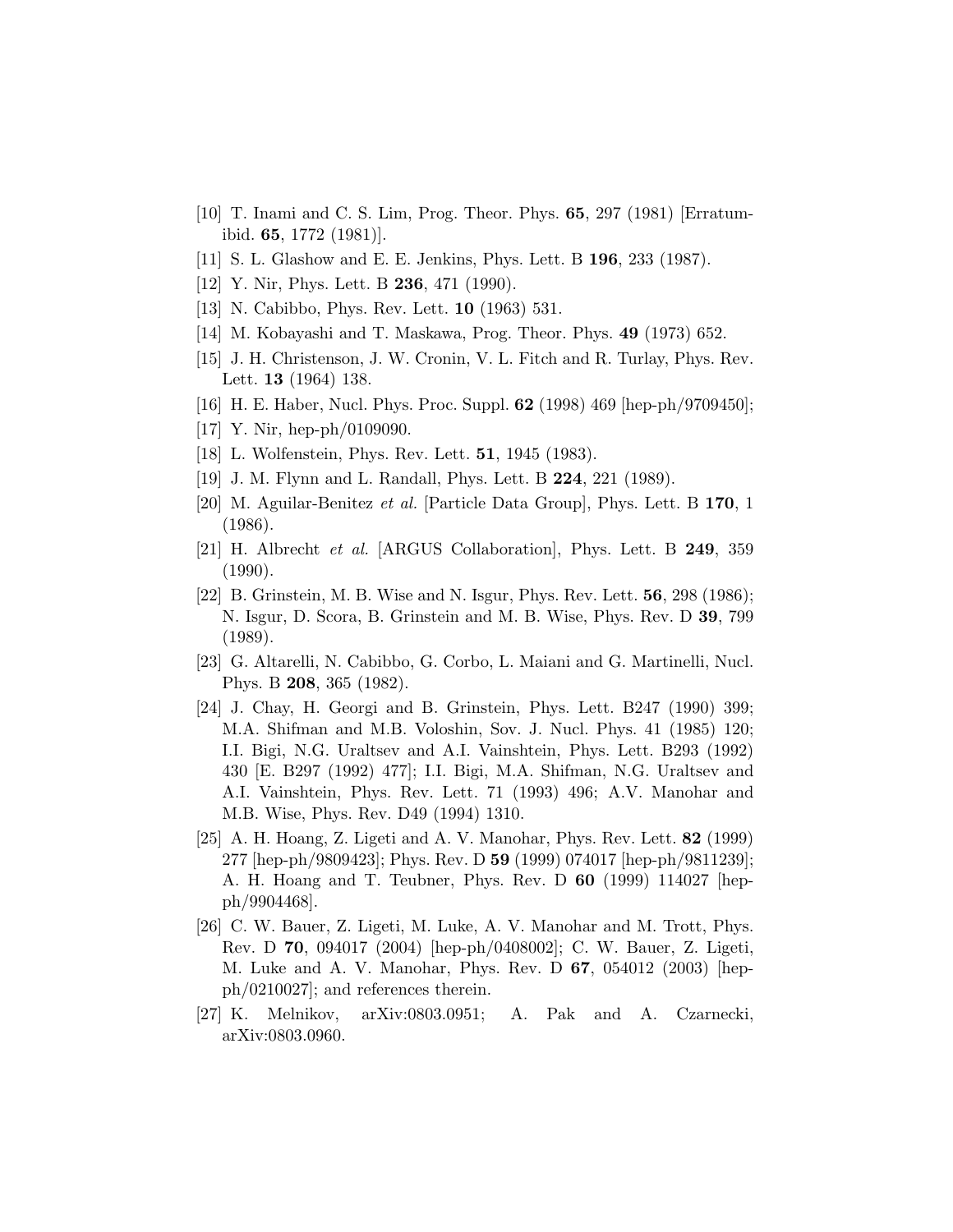- [28] N. Isgur and M. B. Wise, Phys. Lett. B 232, 113 (1989); Phys. Lett. B 237, 527 (1990).
- [29] H. Albrecht et al. [ARGUS Collaboration], Z. Phys. C 57, 533 (1993).
- [30] J. Laiho [Fermilab Lattice and MILC Collaborations], arXiv:0710.1111.
- [31] C. G. Boyd, B. Grinstein and R. F. Lebed, Phys. Lett. B 353, 306 (1995) [hep-ph/9504235]; Phys. Rev. D 56, 6895 (1997) [hepph/9705252].
- [32] R. Fulton *et al.* [CLEO Collaboration], Phys. Rev. Lett. **64**, 16 (1990).
- [33] H. Albrecht et al. [ARGUS Collaboration], Phys. Lett. B 234, 409 (1990).
- [34] M. Neubert, Phys. Rev. D 49 (1994) 3392 [hep-ph/9311325]; ibid. 4623 [hep-ph/9312311]; I. I. Y. Bigi, M. A. Shifman, N. G. Uraltsev and A. I. Vainshtein, Int. J. Mod. Phys. A 9 (1994) 2467 [hep-ph/9312359].
- [35] M. S. Alam et al. [CLEO Collaboration], Phys. Rev. Lett. 74, 2885 (1995).
- [36] C. W. Bauer, Z. Ligeti and M. E. Luke, Phys. Lett. B 479, 395 (2000) [hep-ph/0002161]; Phys. Rev. D 64, 113004 (2001) [hep-ph/0107074].
- [37] E. Barberio et al. [Heavy Flavor Averaging Group], arXiv:0704.3575; and updates at http://www.slac.stanford.edu/xorg/hfag/.
- [38] Z. Ligeti, arXiv:0706.0919; and references therein.
- [39] A. B. Carter and A. I. Sanda, Phys. Rev. D 23, 1567 (1981).
- [40] I. I. Y. Bigi and A. I. Sanda, Nucl. Phys. B 193, 85 (1981).
- [41] Y. Grossman and M. Worah, Phys. Lett. B 395 (1997) 241 [hepph/9612269]; D. London and A. Soni, Phys. Lett. B 407 (1997) 61 [hepph/9704277].
- [42] R. Godang et al. [CLEO Collaboration], Phys. Rev. Lett. 80, 3456 (1998) [hep-ex/9711010].
- [43] M. Gronau and D. London, Phys. Rev. Lett. 65 (1990) 3381.
- [44] A. Höcker, H. Lacker, S. Laplace and F. Le Diberder, Eur. Phys. J. C  $21$ (2001) 225 [hep-ph/0104062]; J. Charles et al., Eur. Phys. J. C 41 (2005) 1 [hep-ph/0406184]; and updates at http://ckmfitter.in2p3.fr/.
- [45] J. M. Soares and L. Wolfenstein, Phys. Rev. D 47, 1021 (1993); T. Goto, N. Kitazawa, Y. Okada and M. Tanaka, Phys. Rev. D 53, 6662 (1996) [hep-ph/9506311]; J. P. Silva and L. Wolfenstein, Phys. Rev. D 55, 5331 (1997) [hep-ph/9610208]; Y. Grossman, Y. Nir and M. P. Worah, Phys. Lett. B 407, 307 (1997) [hep-ph/9704287].
- [46] Z. Ligeti, Int. J. Mod. Phys. A **20**, 5105 (2005) [hep-ph/0408267].